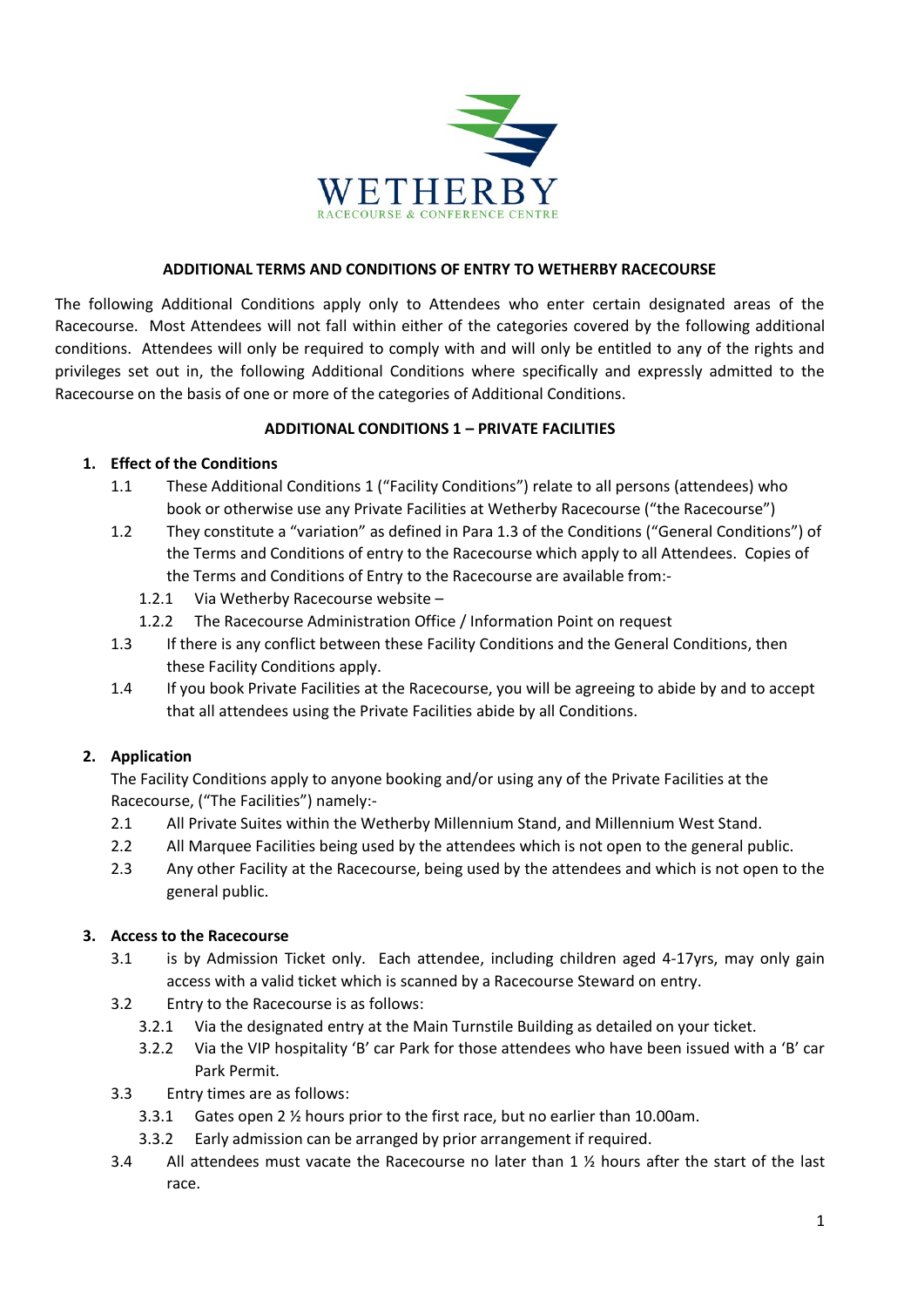# **4. Access to Enclosures & Facilities**

- 4.1 No attendee will be admitted to any Enclosure or Facility unless they have the appropriate access Badge.
- 4.2 "Metal Badges" issued to Racing Industry Personnel, Annual Badge Holders etc do not automatically admit entry to Private Facilities.
- 4.3 Admission is to the specific Facilities and Enclosures for which the Badges have been booked for. Access is not allowed to other Facilities (i.e., you may not access other Private Facilities other than the Facility allocated to you, and if you have a Paddock Marquee Badge, you will not have access to the Premier Enclosure).

# **5. Dress Code**

5.1 The Racecourse does not enforce a formal Dress Code in any Enclosure or Facility. The Dress Code in all Enclosures is Smart Casual attire, and we advise attendees to dress for the Weather. Smart denim and trainers are acceptable.

# **6. Right to Refuse Admission**

We reserve the right to refuse admission to or expel any Attendee (without refund of payment) who in the opinion of the Racecourse Management is:

- 6.1 Inappropriately dressed
- 6.2 Intoxicated
- 6.3 Under the influence of drugs or other such substances
- 6.4 Causing a nuisance to other Attendees or Racecourse Staff
- 6.5 Fails to provide a valid entry ticket or access badge
- 6.6 Otherwise in breach of the General Conditions or these Facility Conditions.

# **7. Use of Facilities**

- 7.1 Unless you obtain our prior agreement, no Attendee may affix anything to any part of the Racecourse, including any Facility.
- 7.2 Install or connect any telecommunications or other electronic equipment.

# **8. Food & Drink**

- 8.1 All Catering on the Racecourse is contracted to CGC Event Caterers Ltd of Supreme House, Lotherton Way, Garforth Industrial Estate, Garforth, Leeds, LS25 2JY. No attendee is permitted to bring any food and drink into the Racecourse or arrange for any other third-party to do so.
- 8.2 All food and drink must be consumed in the Facility. It is not permitted to take food and/or drink out of the Facilities, e.g., into Corridors, public bars or any other area of the Racecourse.

# **9. Terms & Conditions of Booking – Private Facilities**

# **9.1 Interpretation**

9.1.1 "CONDITIONS" means the standard terms and conditions of supply herein set out and include any special terms and conditions agreed in writing between the Customer and Wetherby Steeplechase Committee Limited.

9.1.2 WSC means Wetherby Steeplechase Committee Limited.

9.1.3 "CUSTOMER" means the person, firm or company whose order for an Event Package is accepted by WSC.

9.1.4 "EVENT" means the event in connection with which WSC is to supply in accordance with these conditions.

9.1.5 "CONTRACT" means the contract for the supply of the Event Package.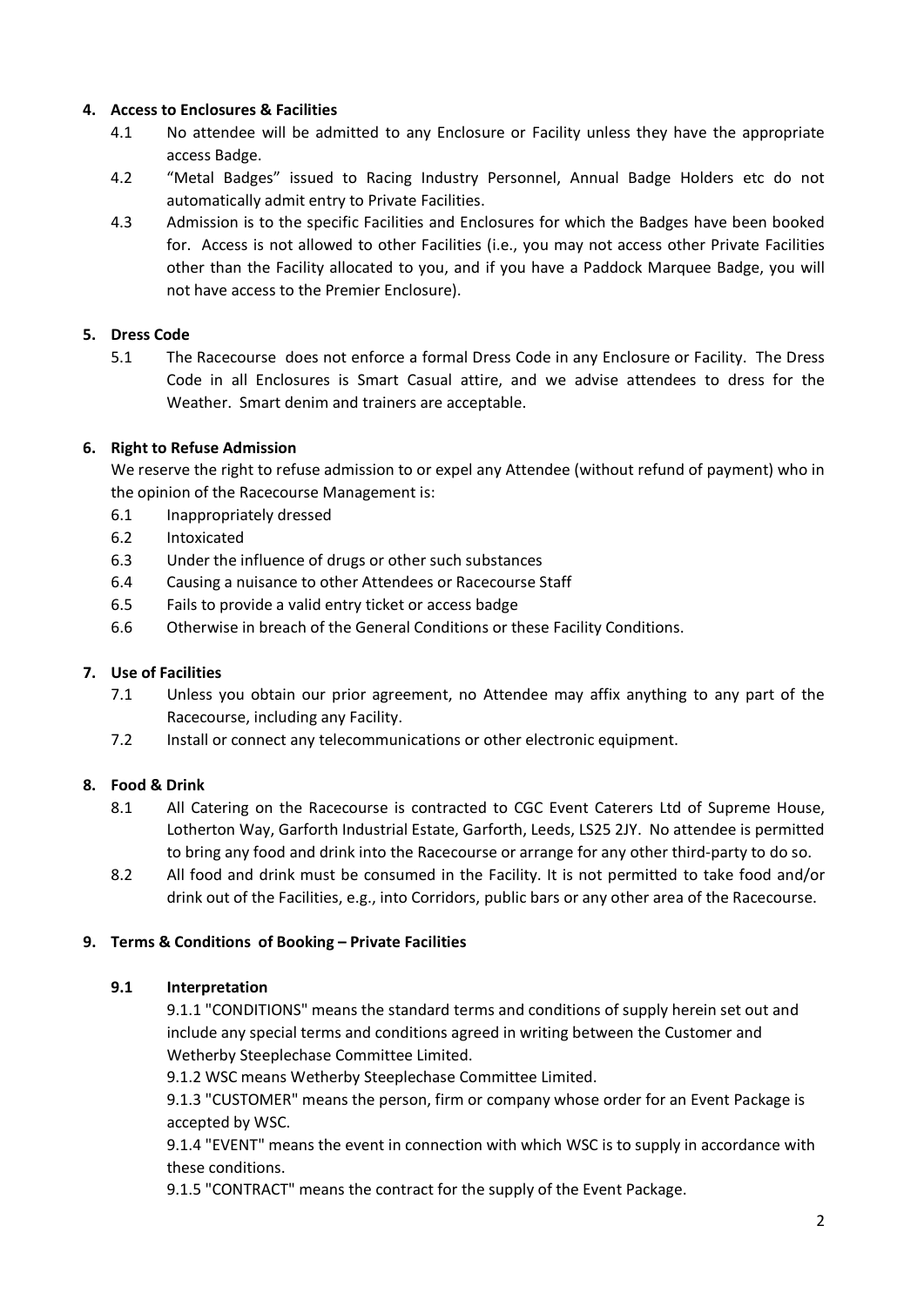9.1.6 "ORDER" means that the order placed by the Customer which is accepted by WSC subject of the provisions of Clause 6 below.

9.1.7 "Facility" means the area of the Racecourse with which WSC are to provide to the Customer in accordance with these conditions.

9.1.7 "FORCE MAJEURE" means any circumstances beyond the reasonable control of WSC and specifically includes any cancellation of the Event due to adverse weather conditions or by direction of the Stewards of the Wetherby Steeplechase Committee Ltd, British Horseracing Authority or other agency.

# **9.2 Formation of Contract**

An Order sent to WSC by the Customer shall be accepted entirely at the discretion of WSC and if so accepted shall be subject to these Conditions.

9.2.1 Within seven days of receipt of an Order WSC shall forward to the customers :-

9.2.1.1 An acknowledgment of the Order by way of a provisional booking confirmation.

9.2.2.2 An invoice for 50% of the Contract Price for immediate payment by way of non-refundable deposit if the Order is received in advance of 10 weeks of the Event. 9.2.2.3 An invoice for the Full Contract price for immediate payment if the Order is received less than 10 weeks prior to the Event.

9.2.2 Each Order accepted shall constitute a separate legally binding Contract between WSC and the Customer.

9.2.4 The Contract will be confirmed on settlement of the initial Order invoice. Until this is paid WSC reserve the right to enter into Contract with another Customer for the same Facility and withdraw the provisional booking.

# **9.3 Contract Price**

9.3.1 The price of the Contract shall be agreed between the parties and confirmed by WSC's acknowledgment of Order.

# **9.4 Terms of Payment**

9.4.1 A non-refundable deposit of the Contract price payable as aforesaid.

9.4.2 An invoice for the balance of the sum due shall be payable no later than 4 weeks before the date of the Event.

9.4.3 All Orders accepted by WSC which shall have been placed by the customer less than 10 weeks before the Event shall be invoiced in full by WSC within 7 days and shall be payable by return.

9.4.4 In the event the customer fails to pay any part of the Contract Price in accordance with the above terms, without Prejudice to any other right or remedy available to WSC,WSC shall be entitled to cancel the Contract and :-

9.4.4.1 Retain the 50% deposit fee (where paid).

9.4.4.2 Claim for the outstanding sum due as invoiced.

9.4.4.3 Charge the Customer interest on the amount unpaid at the rate of 4%per annum above the base rate of the HSBC Bank until payment is made.

# **9.5 Administration**

9.5.1 WSC shall send Itinerary, menu and bar information to the Customer no later than 4 weeks prior to the Event. The Customer will be provided with a response date which if missed may result in WSC selecting a default menu on the Customer's behalf.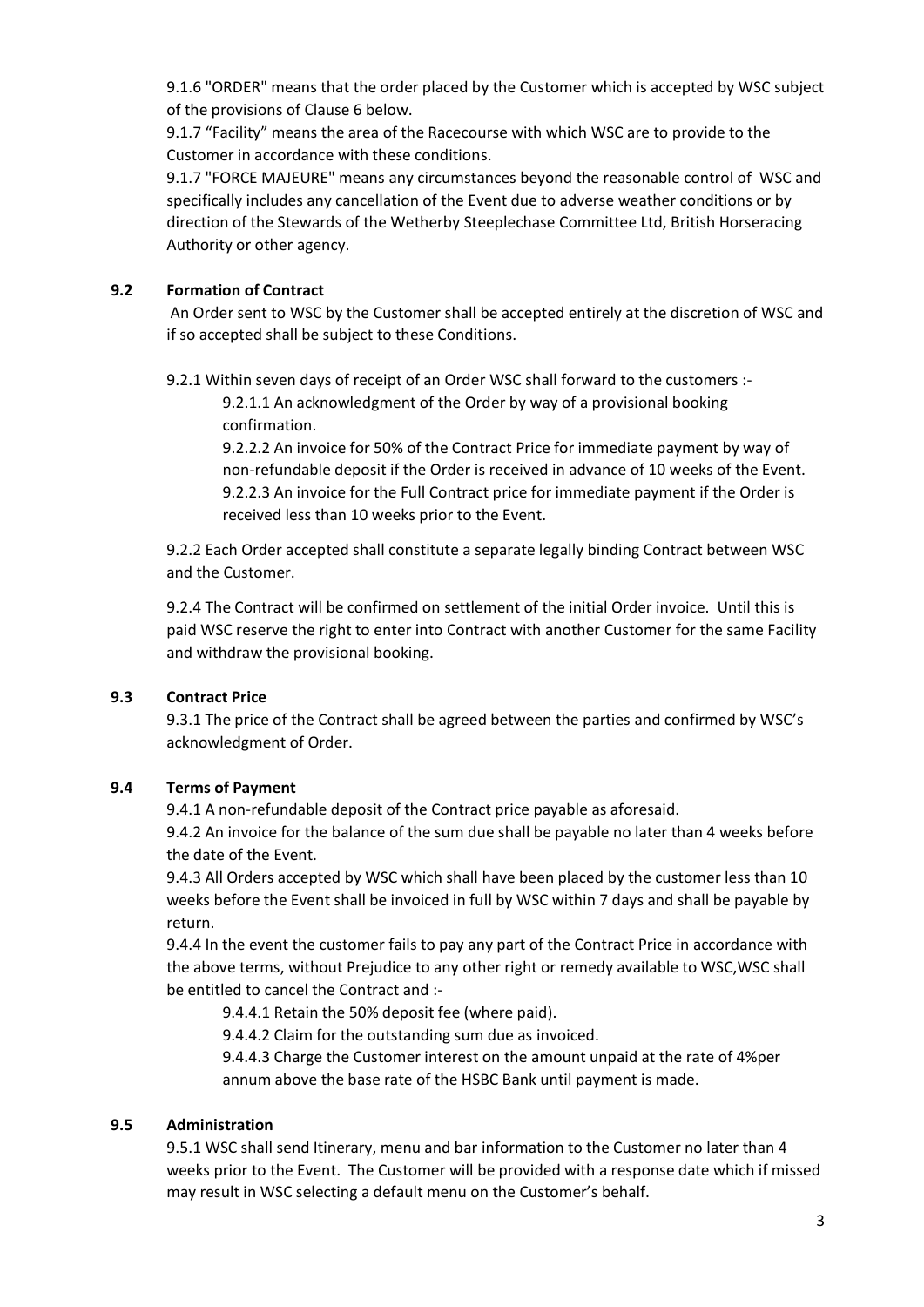9.5.2 admission tickets, access badges, and parking permits, when applicable, will be dispatched approximately two weeks before the Event providing full payment has been received.

9.5.3 All accounts for services and goods provided at an Event which are not covered by the Event Package are due for payment by return. Interest as detailed within Clause 4.4.3 above will be charged on outstanding accounts.

9.5.4 Confirmation of final numbers (increased numbers only) must be notified to the Racecourse no later than 12noon not less than 48 working hours prior to the Event as follows:-

| <b>Event Date</b> | <b>Final Numbers by 12noon</b> |
|-------------------|--------------------------------|
| Monday            | Wednesday                      |
| Tuesday           | Thursday                       |
| Wednesday         | Friday                         |
| Thursday          | Monday                         |
| Friday            | Tuesday                        |
| Saturday          | Wednesday                      |
| Sunday            | Wednesday                      |
|                   |                                |

9.5.5 Refunds are not applicable to reductions in numbers.

### **9.6 Cancellation**

The Customers is entitled to cancel the Order before the Event subject to the following conditions :-

9.6.1. The customer must notify WSC of the cancellation in writing.

9.6.1.2. Should notification of cancellation be given more than 6 weeks before the date of the Event, WSC shall be entitled to retain the 50% deposit fee specified but shall refund any further monies paid.

9.6.1.3. Should notification of cancellation be given less than 6 weeks before the date of the Event. WSC shall be entitled to retain monies thus far paid and to claim any unpaid balance of the Contract Price subject to the provisions of Clause 9.6.2 below.

9.6.2 In the event that the Event Package can be resold, WSC undertakes to refund 50% of the Contract Price to the Customer but shall retain the balance to defray additional costs and expenses thereby incurred.

### **9.7 Abandonment**

In the event of the race day being abandoned, cancelled or curtailed the following payment terms are forcible:

9.7.1. Prior to the day of racing the client will receive a full refund.

9.7.2 If abandonment takes place before 10.30am on the day of racing, the customer will receive a full refund on the total package price paid. Alternatively, if the client wishes to dine without racing taking place a 50% refund of the hospitality package price will be made available. Catering enhancements, finishing touches, drinks packages and staff charges (if applicable) will still be charged for at full price.

9.7.3 If abandonment takes place after 10.30am but before the first race, all meals will be served, and the customer will be refunded in line with clause 9.7.2. above.

9.7.4 If abandonment takes place after the first race but before the third race, no refunds will apply. However WSC will offer to the customer a 25% discount voucher on the total hospitality packages purchased, not including catering enhancements, finishing touches, drinks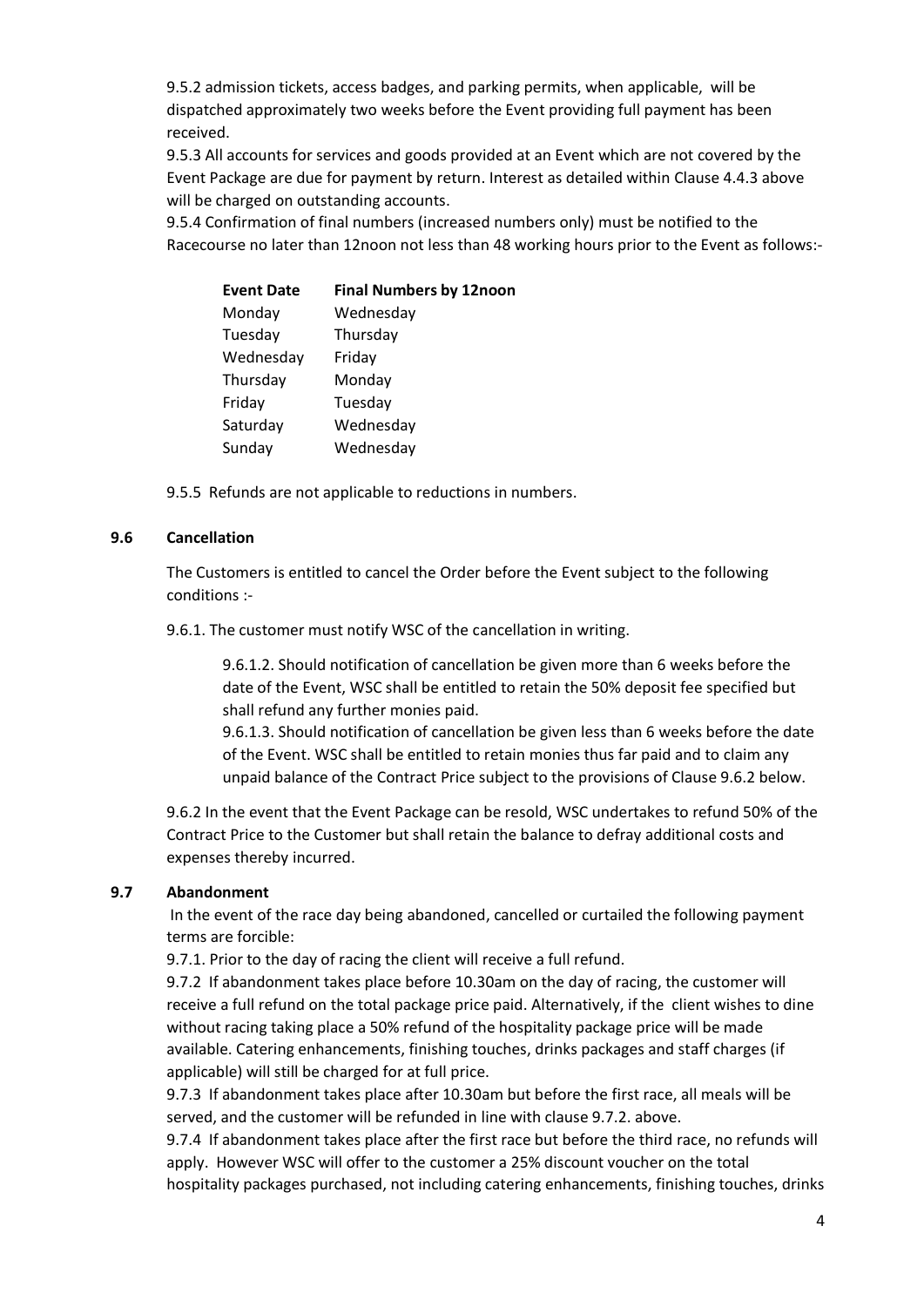packages or staff charges, redeemable against a future equivalent hospitality package booking, within a 12-month period. Subject to availability.

9.7.5 Abandonment after the third race – no refund will apply.

### **9.8 Alteration**

9.8.1 WSC shall use its best endeavours to provide the Event Package ordered but reserves the right to provide an alternative Event Package and/or alter the date of the Event.

9.8.2 Should WSC increase the price of, or alter, the Event Package or the date of the Event, the Customers shall be entitled to cancel the Contract by Giving written notice to be received by WSC within 7 days of the announcement of the change.

9.8.3 Upon receipt of such notification WSC will refund in full all sums paid by the Customer under the Contract including the sum paid under Clause 9.2.2.2.

## **9.9 Force Majeure**

WSC shall not be under any liability for failure to perform any of its obligations under the Contract due for Force Majeure.

## **9.10 Third Parties**

In making arrangements with third parties for carriage by air, hotel accommodation, transportation, restaurant or otherwise WSC acts only as the agent of the Customer and does so on the express condition that no liability of any kind howsoever arising shall accrue to WSC in connection with such arrangements.

## **9.11 Liability**

9.11.1 WSC shall bear no liability for any death or personal injury suffered by the customer or its guest or for any loss, damage or destruction to any property of the Customer or its guests or for any costs, claims, demands or expenses of the Customer or its guest arising out of the booking save to the extent such as caused by WSC's negligence.

9.11.2 WSC shall not be liable to the customer nor be deemed to be in breach of the Contract by reason of any delay in performing, or any failure to perform, any WSC's obligations in relation to the contract of the delay or failure was due to the cause beyond WSC reasonable control.

9.11.3 In The event of WSC's total liability hereunder shall be limited to 10% of the Contract Price and WSC shall have no liability for any consequential or indirect losses suffered by the customer or its guests.

9.11.4 WSC gives no guarantee that an Event will take place or will take place on the stipulated date.

### **9.12 Variations**

No variations to the above conditions may result in cancellation of the Contract without notice.

### **9.13 Failure to Comply**

Failure to comply with these conditions may result in the cancellation of the contract without notice.

### **9.14 General**

Any notice required to be given by either party to the other shall be in writing and addressed to that other party at its registered office or principal place of business or such other address